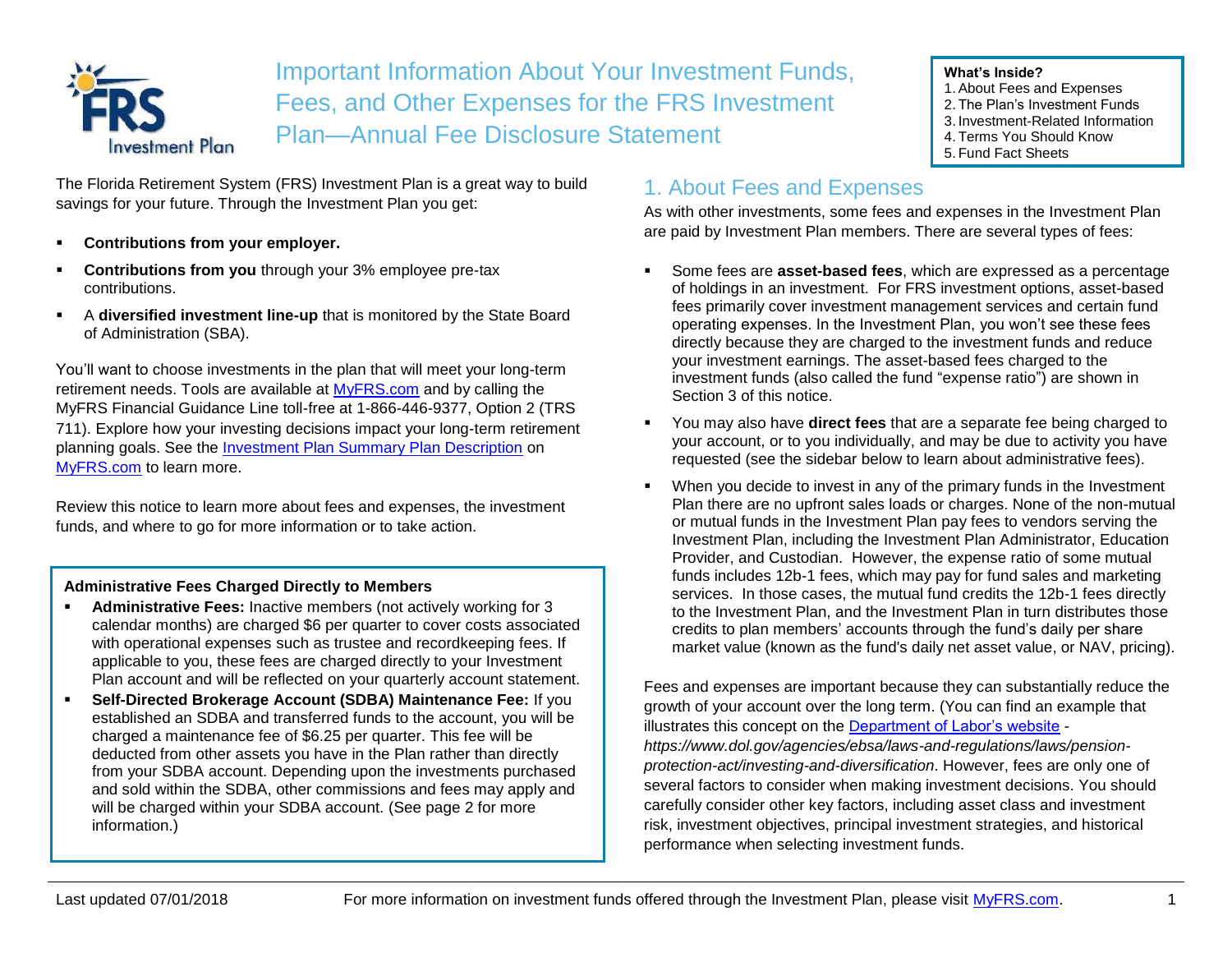# 2. The Plan's Investment Funds

As a member of the Investment Plan, you're responsible for investing your account in one or any combination of the Plan's investment funds. An SDBA is also available in which you can invest in thousands of different investments in addition to the Investment Plan's primary investment funds (see the section "Self-Directed Brokerage Account" below for more information). Section 3 provides specific information about the following investment funds:

- **Retirement Date Funds** are particularly good for "one-stop shopping". Each Retirement Date Fund is a diversified portfolio of other Investment Plan funds and uses an asset allocation concept called "target date" investing. The mix of funds in each Retirement Date Fund is based on your date of birth and the amount of time you have before retirement. The mix of funds gradually changes as you approach retirement. This gradual change follows a careful investment strategy called a "glide path." Each Retirement Date Fund's glide path was developed for the FRS by a global investment consulting firm and a fiduciary to the FRS.
- **Money Market Funds** invest in short-term securities (financial instruments or obligations) that are high quality and can be sold quickly with little loss of value. The funds have limited risk of declining in value. However, over the long-term, the returns may be modest and returns may not keep pace with inflation. Money market funds are not FDIC insured or guaranteed.
- **Multi-Assets Funds** invest in a diversified mix of assets that may help offset inflationary pressures. The funds seek long-term real (net of inflation) returns to preserve the future purchasing power of accumulated assets. You could lose money over short or long periods by investing in this fund, and returns may not keep pace with inflation. The fund's price and return will vary over a wide range.
- **Bond Funds** invest primarily in bonds, which are similar to IOUs. A company or government agency borrows money and pays it back with interest to the bondholder (the person making the loan). When inflation or interest rates go up, the value of a bond goes down because bonds pay a fixed rate of interest.
- **U.S. Stock Funds** invest primarily in stocks issued by U.S. companies. The short-term risk of investing in stocks has been much higher than bonds. However, over long periods of time, stocks have generally done better than bonds, which is one of the main reasons that stocks are typically recommended for retirement investing. Some risk is necessary to achieve long-term investment growth.

**Foreign/Global Stock Funds** invest primarily in stocks issued by foreign companies. Compared to U.S. stocks, foreign stocks are affected by additional risk factors such as foreign laws and regulations, differences in accounting practices, political risk (foreign governments are sometimes unstable), and currency risks (differences in the relative value of domestic and foreign money). Over the long-term, foreign stocks have provided additional diversification benefits.

# Default Investment Fund

As an Investment Plan member, you have the right to decide how to invest your account assets. If you do not provide instructions on how to allocate your funds, your assets will be 100% invested in and continue to be invested in the Plan's default investment fund option; an age-appropriate Retirement Date Fund. You do not have to leave your account invested in the default investment fund. At any time after your account is activated, you can change your fund allocations to any of the Plan's investment funds without penalty (no fees or expenses). Be sure to review the [Default Investment Fund Notice](https://www.myfrs.com/pdf/Default_Investment_Fund_Notice.pdf) on MyFRS.com for more information.

#### Investment Allocations

You may change your investment elections as often as you like. However, [trading restrictions](https://www.myfrs.com/pdf/funds/FRS_excessive_trading.pdf) may apply (see Section 3).

Ultimately, how you invest should depend on your age, lifestyle, accumulated assets, years to retirement, and comfort level around risk. This notice only provides some information about your investment choices like fees, expenses and historical returns. Your decisions should be based on the full picture, taking into account your individual situation, not just the information in this notice.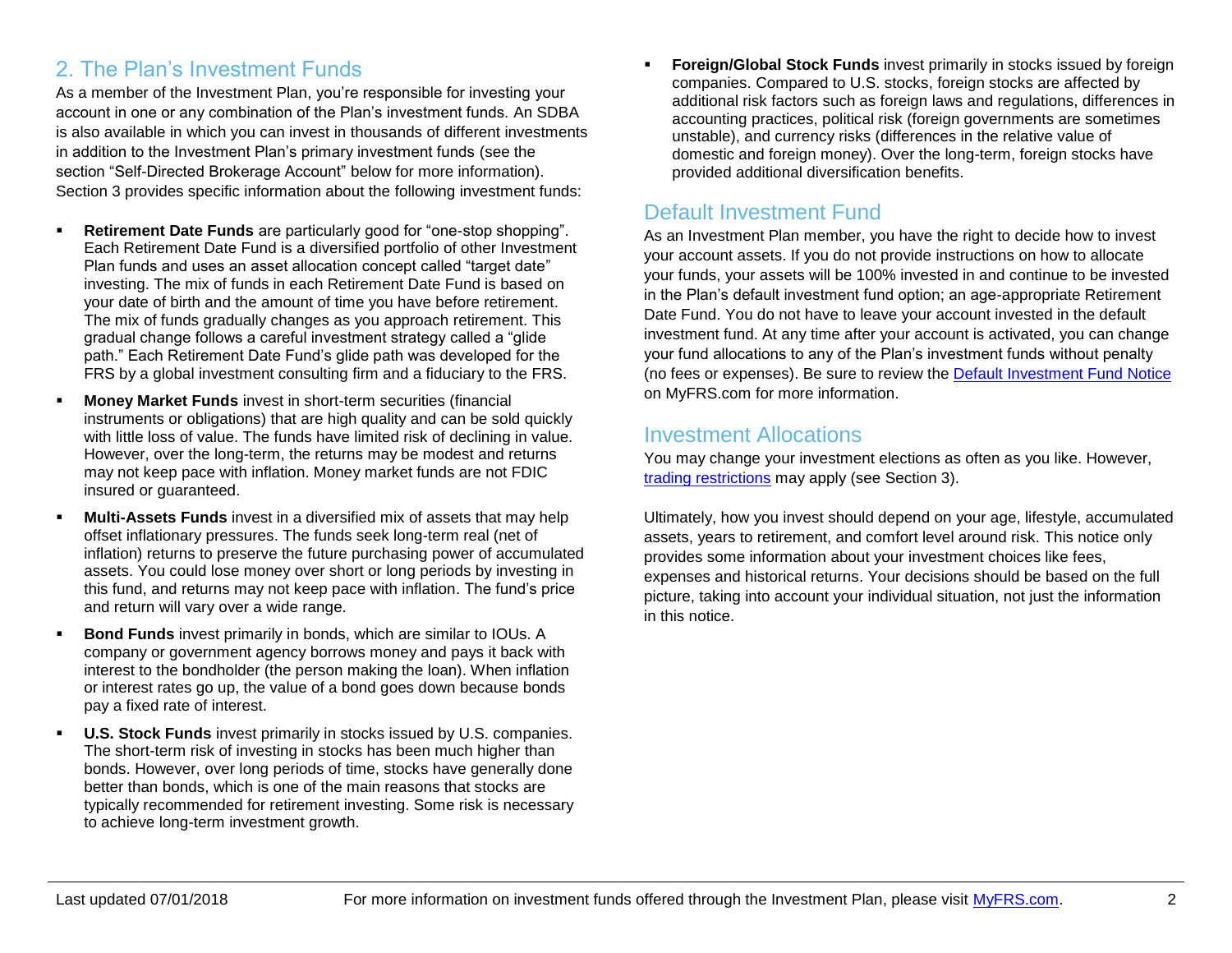### Self-Directed Brokerage Account (SDBA)

The SDBA allows you to invest in thousands of different investments. The SDBA is offered through Alight Financial Solutions (AFS), member FINRA/SIPC. The SDBA is for experienced investors who want the flexibility to invest in a variety of options beyond those available in the Investment Plan's primary investment funds. It is **not** suitable for all members. Like the Investment Plan's primary investment funds, there are risks associated with the investments in the SDBA and you assume the full risk and responsibility for the investments you select. None of the investments in the SDBA have been reviewed for suitability by the FRS and you are solely responsible for determining the appropriateness of any investments in the SDBA.

Instructions on how to open an SDBA, SDBA summary brochure, fees and commission schedule, member agreement, listing of no transaction fee funds (additional expenses/fees may be applicable), SDBA access guide, and other SDBA information are available on the ["Investments Funds"](https://www.myfrs.com/InvestmentFundTabs.htm) page on MyFRS.com. If you have any questions, please call the MyFRS Financial Guidance Line from 9:00 a.m. to 8:00 p.m. ET, Monday – Friday, toll-free at 1-866-446-9377, Option 4 (TRS 711).

### To Learn More About the Investment Funds

To learn more about the investment funds offered and fees that apply to these funds, see Section 5 (Fund Fact Sheets) and visit the ["Investment](https://www.myfrs.com/InvestmentFundTabs.htm)  [Funds"](https://www.myfrs.com/InvestmentFundTabs.htm) page on MyFRS.com. Online you can find fund facts, fund performance, and other fund information. You can also receive more information about the funds, including free paper copies of any information that is provided online, by calling the MyFRS Financial Guidance Line at 1- 866-446-9377, Option 2 (TRS 711). Representatives are available from 9:00 a.m. to 8:00 p.m., ET, Monday through Friday, except holidays.

Some of the information you can find on the website or request copies of include:

- Copies of summary prospectuses or similar documents for funds that are not federally registered.
- Copies of any financial statements or reports, such as statements of additional information and shareholder reports, and of any other similar materials relating to the Plan's federally registered funds, to the extent such materials are provided to the Plan or are available on the fund's website.
- A statement of the value of a share or unit of each fund as well as the date of the valuation.
- A list of the "plan assets" comprising the portfolio of each fund.

### To Make Changes to Your Investments

You can make changes to your investments at any time by logging in to [MyFRS.com.](http://www.myfrs.com/) Once you have logged in you can:

**Change your current investment mix or your investment elections for future contributions**—go to Investment Plan > FRS Investment Plan > Change Investments, and follow the instructions.

You may also change investment funds by calling the MyFRS Financial Guidance Line at 1-866-446-9377, Option 4 (TRS 711). Representatives are available from 9:00 a.m. to 8:00 p.m., ET, Monday through Friday, except holidays.

#### Investment Advisor

The SBA has designated GuidedChoice, a federally registered investment advisor and fiduciary to the FRS, to provide you investment guidance on the individual investments within your Investment Plan account, and all of your tax-deferred retirement accounts. You can use the free online Advisor Service tool to receive investment advice, create a picture of your current financial situation, and determine the likelihood of meeting your retirement income goals.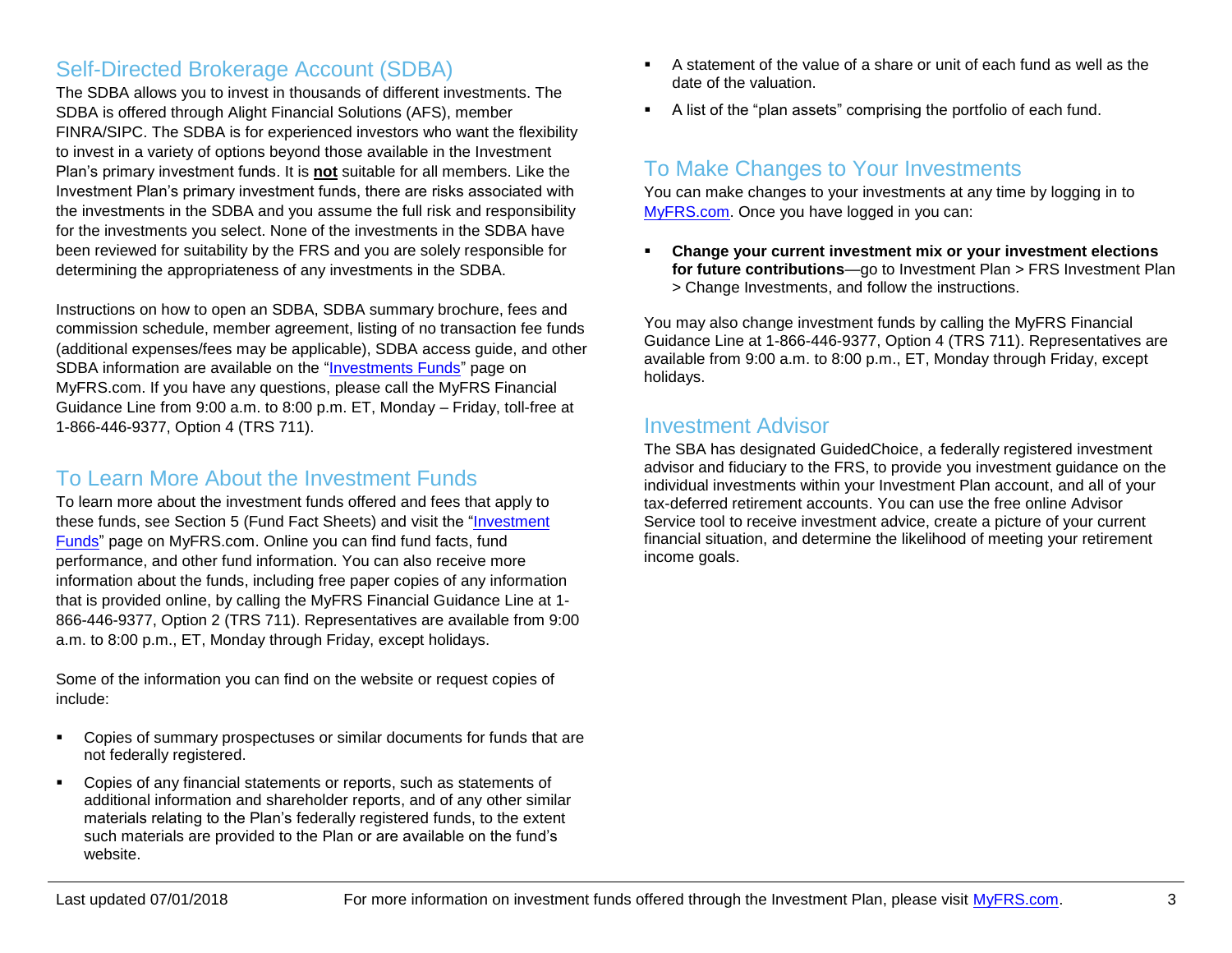#### 3. Investment-Related Information

The following table provides you with information on the investment funds available to you. You'll find three things:

- 1. General information about the type of investment fund.
- 2. Fee information including asset-based fees (often called the expense ratio) plus other fees or investment restrictions.
- 3. Historical performance for the fund and an appropriate benchmark(s) for the same period of time.

Keep in mind, however, that past performance does not guarantee how the investment fund will perform in the future. Your investment in these funds could lose money. Information about a fund's investment objectives, strategy, and principal risks is available on the ["Investments Funds"](https://www.myfrs.com/InvestmentFundTabs.htm) page on MyFRS.com.

Federal regulations require plan sponsors to make available this Statement. It includes important information to help you understand your retirement plans and compare the investment options offered to you. Most or all of the fund information available in this Statement is available to you by other means, and is provided by third parties. We have not independently verified the third-party information we are relaying in this statement.

For more information about this notice, you may contact the Investment Plan Administrator:

Telephone: 1-866-446-9377, Option 4 (TRS 711)

Mail: FRS Investment Plan Administrator P.O. Box 785027 Orlando, FL 32878-5027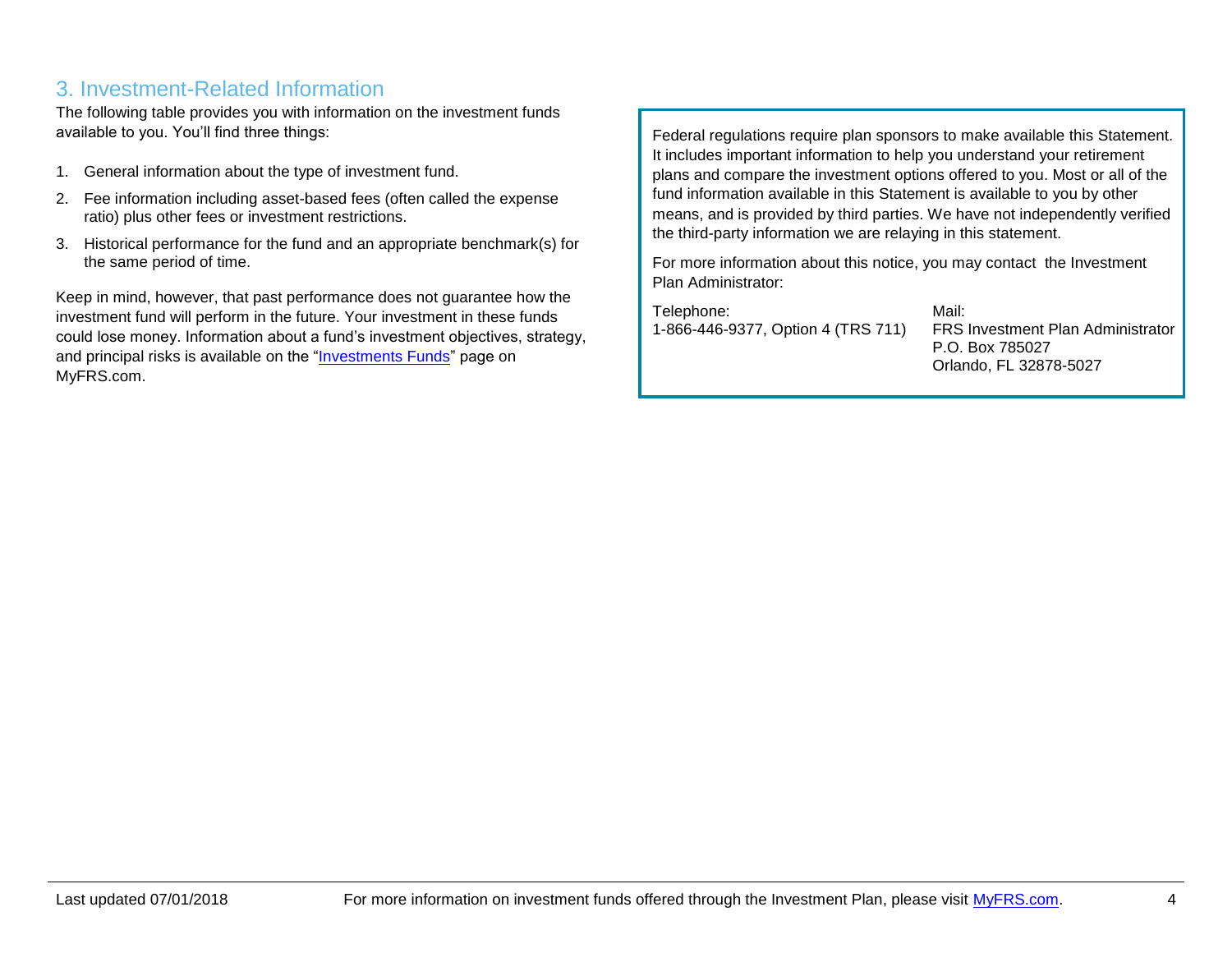| <b>General Information</b>              |                              |                       |                                 | <b>Fee Information</b>    |                                   | <b>Historical Performance</b>                                     |                                             |        |  |
|-----------------------------------------|------------------------------|-----------------------|---------------------------------|---------------------------|-----------------------------------|-------------------------------------------------------------------|---------------------------------------------|--------|--|
|                                         |                              |                       | <b>Total Asset-</b>             | Annual<br><b>Cost Per</b> |                                   | <b>Average Annual Total Return</b><br>as of 06/30/18 <sup>2</sup> |                                             |        |  |
| <b>Fund Name</b>                        | <b>Investment Manager(s)</b> | Asset<br><b>Class</b> | <b>Based</b><br>$\text{Fees}^1$ | \$1,000<br>Investment     | Investment<br><b>Restrictions</b> | 1 yr.                                                             | Fund and Benchmark(s) (in italics)<br>5 yr. | 10 yr. |  |
| <b>Retirement Date Funds</b>            |                              |                       |                                 |                           |                                   |                                                                   |                                             |        |  |
| FRS 2060 Retirement Date                | Multimanager <sup>4</sup>    | Retirement            | 0.11%                           | \$1.10                    | Yes <sup>5</sup>                  | 10.43%                                                            | 9.43%                                       | N.A.   |  |
| Fund (2060) <sup>3</sup>                |                              | Date                  |                                 |                           |                                   | 10.22%                                                            | 9.16%                                       | N.A.   |  |
|                                         |                              |                       |                                 |                           |                                   |                                                                   | 2060 Retirement Custom Index <sup>6</sup>   |        |  |
|                                         |                              |                       |                                 |                           |                                   | 14.37%                                                            | 13.42%                                      | 10.17% |  |
|                                         |                              |                       |                                 |                           |                                   |                                                                   | S&P 500 Index                               |        |  |
| FRS 2055 Retirement Date                | Multimanager <sup>4</sup>    | Retirement            | 0.11%                           | \$1.10                    | Yes <sup>5</sup>                  | 10.43%                                                            | 9.43%                                       | N.A.   |  |
| Fund (2055)                             |                              | Date                  |                                 |                           |                                   | 10.22%                                                            | 9.16%                                       | N.A.   |  |
|                                         |                              |                       |                                 |                           |                                   |                                                                   | 2055 Retirement Custom Index <sup>6</sup>   |        |  |
|                                         |                              |                       |                                 |                           |                                   | 14.37%                                                            | 13.42%                                      | 10.17% |  |
|                                         |                              |                       |                                 |                           |                                   |                                                                   | S&P 500 Index                               |        |  |
| FRS 2050 Retirement Date                | Multimanager <sup>4</sup>    | Retirement<br>Date    | 0.11%                           | \$1.10                    | Yes <sup>5</sup>                  | 10.47%                                                            | 9.45%                                       | N.A.   |  |
| Fund (2050)                             |                              |                       |                                 |                           |                                   | 10.22%                                                            | 9.16%                                       | N.A.   |  |
|                                         |                              |                       |                                 |                           |                                   | 2050 Retirement Custom Index <sup>6</sup>                         |                                             |        |  |
|                                         |                              |                       |                                 |                           |                                   | 14.37%                                                            | 13.42%                                      | 10.17% |  |
|                                         |                              |                       |                                 |                           |                                   |                                                                   | S&P 500 Index                               |        |  |
| FRS 2045 Retirement Date                | Multimanager <sup>4</sup>    | Retirement            | 0.11%                           | \$1.10                    | Yes <sup>5</sup>                  | 10.35%                                                            | 9.42%                                       | N.A.   |  |
| Fund (2045)                             |                              | Date                  |                                 |                           |                                   | 10.15%                                                            | 9.15%                                       | N.A.   |  |
|                                         |                              |                       |                                 |                           |                                   |                                                                   | 2045 Retirement Custom Index <sup>6</sup>   |        |  |
|                                         |                              |                       |                                 |                           |                                   | 14.37%                                                            | 13.42%                                      | 10.17% |  |
|                                         |                              |                       |                                 |                           |                                   |                                                                   | S&P 500 Index                               |        |  |
| FRS 2040 Retirement Date                | Multimanager <sup>4</sup>    | Retirement<br>Date    | 0.11%                           | \$1.10                    | Yes <sup>5</sup>                  | 9.97%                                                             | 9.26%                                       | N.A.   |  |
| Fund (2040)                             |                              |                       |                                 |                           |                                   | 9.61%                                                             | 8.93%                                       | N.A.   |  |
|                                         |                              |                       |                                 |                           |                                   | 2040 Retirement Custom Index <sup>6</sup>                         |                                             |        |  |
|                                         |                              |                       |                                 |                           |                                   | 14.37%                                                            | 13.42%                                      | 10.17% |  |
|                                         |                              |                       |                                 |                           |                                   |                                                                   | S&P 500 Index                               |        |  |
| FRS 2035 Retirement Date<br>Fund (2035) | Multimanager <sup>4</sup>    | Retirement<br>Date    | 0.13%                           | \$1.30                    | Yes <sup>5</sup>                  | 9.50%                                                             | 9.01%                                       | N.A.   |  |
|                                         |                              |                       |                                 |                           |                                   | 8.96%                                                             | 8.57%                                       | N.A.   |  |
|                                         |                              |                       |                                 |                           |                                   |                                                                   | 2035 Retirement Custom Index <sup>6</sup>   |        |  |
|                                         |                              |                       |                                 |                           |                                   | 14.37%                                                            | 13.42%                                      | 10.17% |  |
|                                         |                              |                       |                                 |                           |                                   |                                                                   | S&P 500 Index                               |        |  |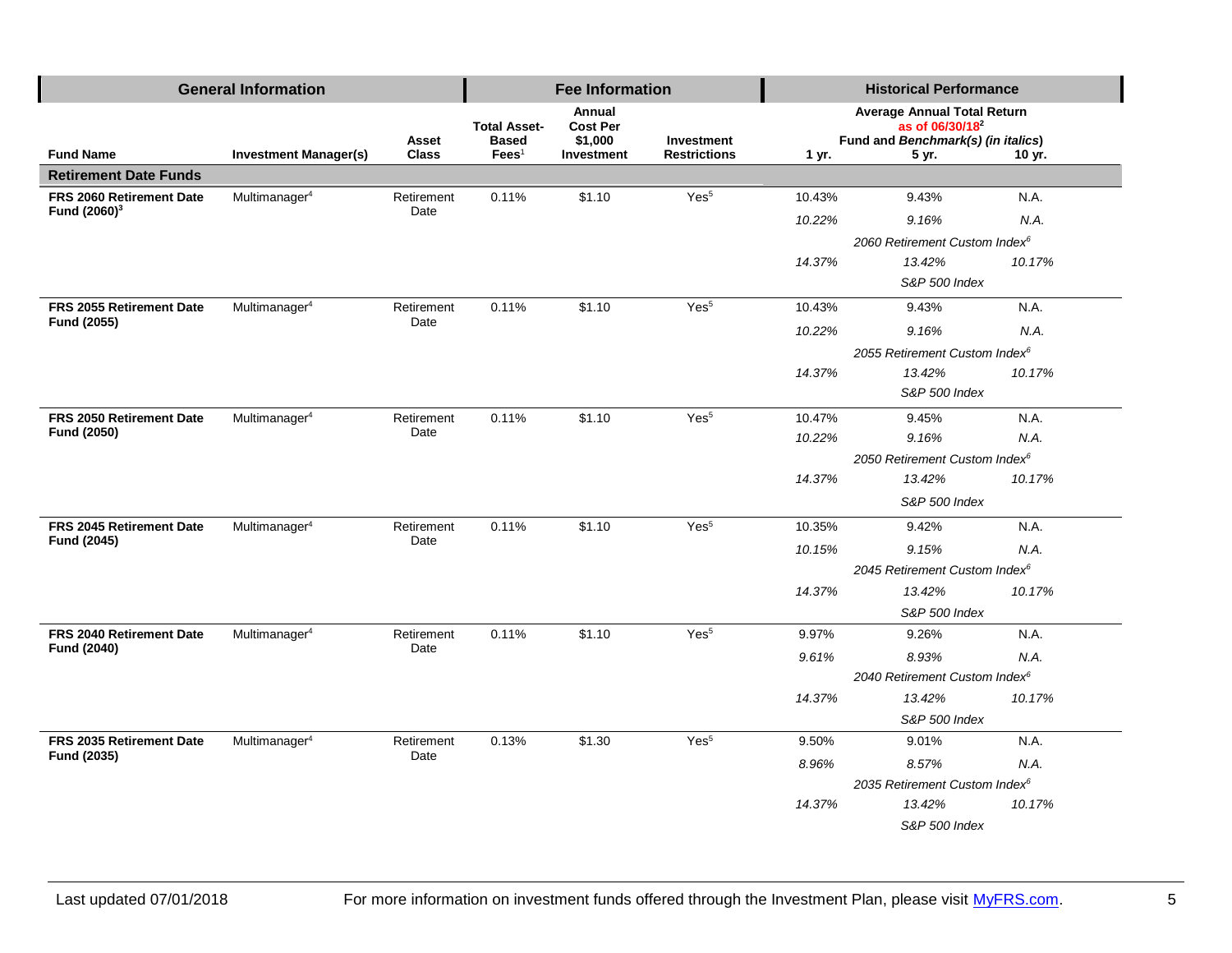|                          | <b>General Information</b>   |                              |                                 | <b>Fee Information</b>    |                                   |          | <b>Historical Performance</b>                                                                           |        |
|--------------------------|------------------------------|------------------------------|---------------------------------|---------------------------|-----------------------------------|----------|---------------------------------------------------------------------------------------------------------|--------|
|                          |                              |                              | <b>Total Asset-</b>             | Annual<br><b>Cost Per</b> |                                   |          | <b>Average Annual Total Return</b><br>as of 06/30/18 <sup>2</sup><br>Fund and Benchmark(s) (in italics) |        |
| <b>Fund Name</b>         | <b>Investment Manager(s)</b> | <b>Asset</b><br><b>Class</b> | <b>Based</b><br>$\text{Fees}^1$ | \$1,000<br>Investment     | Investment<br><b>Restrictions</b> | 1 yr.    | 5 yr.                                                                                                   | 10 yr. |
| FRS 2030 Retirement Date | Multimanager <sup>4</sup>    | Retirement                   | 0.15%                           | \$1.50                    | Yes <sup>5</sup>                  | 8.64%    | 8.17%                                                                                                   | N.A.   |
| Fund (2030)              |                              | Date                         |                                 |                           |                                   | 8.21%    | 7.86%                                                                                                   | N.A.   |
|                          |                              |                              |                                 |                           |                                   |          | 2030 Retirement Custom Index <sup>6</sup>                                                               |        |
|                          |                              |                              |                                 |                           |                                   | 14.37%   | 13.42%                                                                                                  | 10.17% |
|                          |                              |                              |                                 |                           |                                   |          | S&P 500 Index                                                                                           |        |
|                          |                              |                              |                                 |                           |                                   | $-0.40%$ | 2.27%                                                                                                   | 3.72%  |
|                          |                              |                              |                                 |                           |                                   |          | Barclays Capital Aggregate Bond Index                                                                   |        |
| FRS 2025 Retirement Date | Multimanager <sup>4</sup>    | Retirement<br>Date           | 0.17%                           | \$1.70                    | Yes <sup>5</sup>                  | 7.84%    | 7.26%                                                                                                   | N.A.   |
| Fund (2025)              |                              |                              |                                 |                           |                                   | 7.38%    | 6.89%                                                                                                   | N.A.   |
|                          |                              |                              |                                 |                           |                                   |          | 2025 Retirement Custom Index <sup>6</sup>                                                               |        |
|                          |                              |                              |                                 |                           |                                   | 14.37%   | 13.42%                                                                                                  | 10.17% |
|                          |                              |                              |                                 |                           |                                   |          | <b>S&amp;P 500 Index</b>                                                                                |        |
|                          |                              |                              |                                 |                           |                                   | $-0.40%$ | 2.27%                                                                                                   | 3.72%  |
|                          |                              |                              |                                 |                           |                                   |          | Barclays Capital Aggregate Bond Index                                                                   |        |
| FRS 2020 Retirement Date | Multimanager <sup>4</sup>    | Retirement                   | 0.18%                           | \$1.80                    | Yes <sup>5</sup>                  | 6.79%    | 6.24%                                                                                                   | N.A.   |
| Fund (2020)              |                              | Date                         |                                 |                           |                                   | 6.37%    | 5.85%                                                                                                   | N.A.   |
|                          |                              |                              |                                 |                           |                                   |          | 2020 Retirement Custom Index <sup>6</sup>                                                               |        |
|                          |                              |                              |                                 |                           |                                   | 14.37%   | 13.42%                                                                                                  | 10.17% |
|                          |                              |                              |                                 |                           |                                   |          | <b>S&amp;P 500 Index</b>                                                                                |        |
|                          |                              |                              |                                 |                           |                                   | $-0.40%$ | 2.27%                                                                                                   | 3.72%  |
|                          |                              |                              |                                 |                           |                                   |          | Barclays Capital Aggregate Bond Index                                                                   |        |
| FRS 2015 Retirement Date | Multimanager <sup>4</sup>    | Retirement                   | 0.19%                           | \$1.90                    | Yes <sup>5</sup>                  | 5.91%    | 5.19%                                                                                                   | N.A.   |
| Fund (2015)              |                              | Date                         |                                 |                           |                                   | 5.46%    | 4.79%                                                                                                   | N.A.   |
|                          |                              |                              |                                 |                           |                                   |          | 2015 Retirement Custom Index <sup>6</sup>                                                               |        |
|                          |                              |                              |                                 |                           |                                   | 14.37%   | 13.42%                                                                                                  | 10.17% |
|                          |                              |                              |                                 |                           |                                   |          | S&P 500 Index                                                                                           |        |
|                          |                              |                              |                                 |                           |                                   | $-0.40%$ | 2.27%                                                                                                   | 3.72%  |
|                          |                              |                              |                                 |                           |                                   |          | Barclays Capital Aggregate Bond Index                                                                   |        |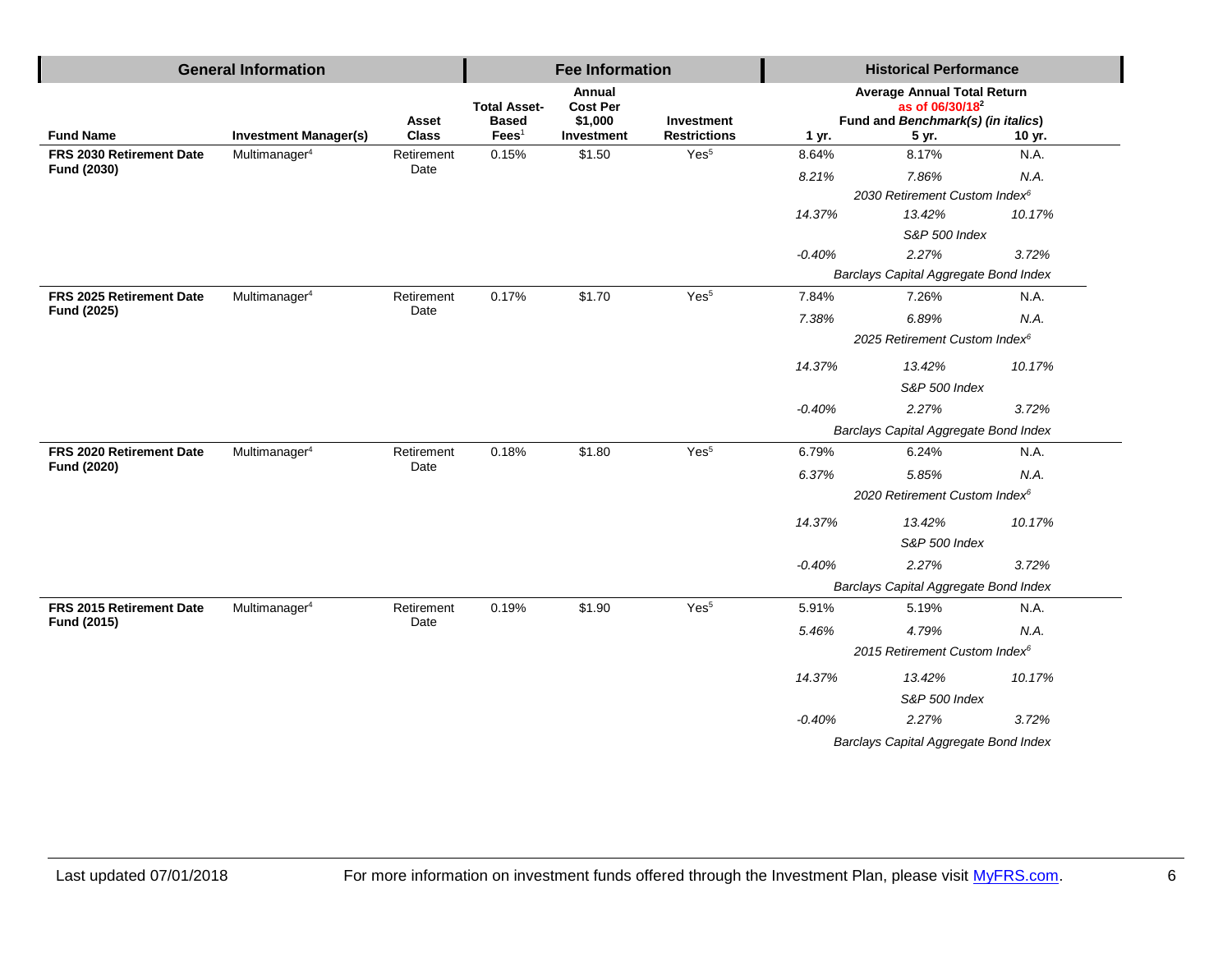| <b>General Information</b>                               |                                                |                       |                                                        | <b>Fee Information</b>                                    |                                          | <b>Historical Performance</b> |                                                                                                                  |                                                    |
|----------------------------------------------------------|------------------------------------------------|-----------------------|--------------------------------------------------------|-----------------------------------------------------------|------------------------------------------|-------------------------------|------------------------------------------------------------------------------------------------------------------|----------------------------------------------------|
| <b>Fund Name</b>                                         | <b>Investment Manager(s)</b>                   | Asset<br><b>Class</b> | <b>Total Asset-</b><br><b>Based</b><br>$\text{Fees}^1$ | Annual<br><b>Cost Per</b><br>\$1,000<br><b>Investment</b> | <b>Investment</b><br><b>Restrictions</b> | 1 yr.                         | <b>Average Annual Total Return</b><br>as of 06/30/18 <sup>2</sup><br>Fund and Benchmark(s) (in italics)<br>5 yr. | 10 yr.                                             |
| <b>FRS Retirement Fund</b>                               | Multimanager <sup>4</sup>                      | Retirement            | 0.19%                                                  | \$1.90                                                    | Yes <sup>5</sup>                         | 5.40%                         | 4.67%                                                                                                            | N.A.                                               |
| (2000)                                                   |                                                | Date                  |                                                        |                                                           |                                          | 5.10%                         | 4.30%                                                                                                            | N.A.                                               |
|                                                          |                                                |                       |                                                        |                                                           |                                          |                               | Retirement Custom Index <sup>6</sup>                                                                             |                                                    |
|                                                          |                                                |                       |                                                        |                                                           |                                          | $-0.40%$                      | 2.27%                                                                                                            | 3.72%                                              |
|                                                          |                                                |                       |                                                        |                                                           |                                          |                               | Barclays Capital Aggregate Bond Index                                                                            |                                                    |
| <b>Money Market Funds</b>                                |                                                |                       |                                                        |                                                           |                                          |                               |                                                                                                                  |                                                    |
| <b>FRS Money Market Fund</b><br>(60)                     | <b>BlackRock</b>                               | Money<br>Market       | 0.06%                                                  | \$0.61                                                    | No                                       | 1.66%                         | 0.65%                                                                                                            | 0.54%                                              |
|                                                          |                                                |                       |                                                        |                                                           |                                          | 1.29%                         | 0.41%<br>iMoneyNet Money Fund Average                                                                            | 0.43%                                              |
|                                                          |                                                |                       |                                                        |                                                           |                                          |                               |                                                                                                                  |                                                    |
| <b>Multi-Assets Funds</b>                                |                                                |                       |                                                        |                                                           |                                          |                               |                                                                                                                  |                                                    |
| <b>FRS Inflation Adjusted</b><br>Multi-Assets Fund (300) | BlackRock, Principal<br><b>Financial Group</b> | <b>Real Assets</b>    | 0.45%                                                  | \$4.50                                                    | Yes <sup>5</sup>                         | 5.63%                         | 1.81%                                                                                                            | N.A.                                               |
|                                                          |                                                |                       |                                                        |                                                           |                                          | 5.71%                         | 1.96%                                                                                                            | N.A.                                               |
|                                                          |                                                |                       |                                                        |                                                           |                                          |                               | <b>FRS Custom Real Assets Index</b>                                                                              |                                                    |
|                                                          |                                                |                       |                                                        |                                                           |                                          | 2.11%                         | 1.68%                                                                                                            | 3.03%                                              |
|                                                          |                                                |                       |                                                        |                                                           |                                          |                               | Barclays Capital U.S. Treasury Inflation<br><b>Protected Securities Index</b>                                    |                                                    |
| <b>Bond Funds</b>                                        |                                                |                       |                                                        |                                                           |                                          |                               |                                                                                                                  |                                                    |
| <b>FRS U.S. Bond Enhanced</b>                            | <b>Prudential Investment</b>                   | <b>Broad</b>          | 0.05%                                                  | \$0.50                                                    | Yes <sup>5</sup>                         | $-0.37%$                      | 2.38%                                                                                                            | 3.91%                                              |
| Index Fund (80)                                          | Management, BlackRock                          | Bond                  |                                                        |                                                           |                                          | $-0.40%$                      | 2.27%                                                                                                            | 3.72%                                              |
|                                                          |                                                |                       |                                                        |                                                           |                                          |                               | Barclays Capital Aggregate Bond Index                                                                            |                                                    |
| <b>FRS Core Plus Bond Fund</b>                           | <b>Prudential Investment</b>                   | <b>Bond</b>           | 0.24%                                                  | \$2.40                                                    | Yes <sup>5</sup>                         | 0.50%                         | 3.37%                                                                                                            | N.A.                                               |
| (310)                                                    | Management, Wells<br>Capital                   |                       |                                                        |                                                           |                                          | 0.06%                         | 3.01%                                                                                                            | N.A.                                               |
|                                                          |                                                |                       |                                                        |                                                           |                                          |                               | FRS Custom Core-Plus Fixed Income Index                                                                          |                                                    |
|                                                          |                                                |                       |                                                        |                                                           |                                          | $-0.40%$                      | 2.27%                                                                                                            | 3.72%                                              |
|                                                          |                                                |                       |                                                        |                                                           |                                          |                               | Barclays Capital Aggregate Bond Index                                                                            |                                                    |
| <b>FRS Intermediate Bond</b>                             | <b>Fidelity Investments</b>                    | Intermediate          | 0.12%                                                  | \$1.20                                                    | Yes <sup>5</sup>                         | $-0.48%$                      | 1.96%                                                                                                            | 3.50%                                              |
| <b>Fund (90)</b>                                         |                                                | Bond                  |                                                        |                                                           |                                          | $-0.32%$                      | 1.83%                                                                                                            | 3.29%                                              |
|                                                          |                                                |                       |                                                        |                                                           |                                          |                               |                                                                                                                  | Barclays Capital Intermediate Aggregate Bond Index |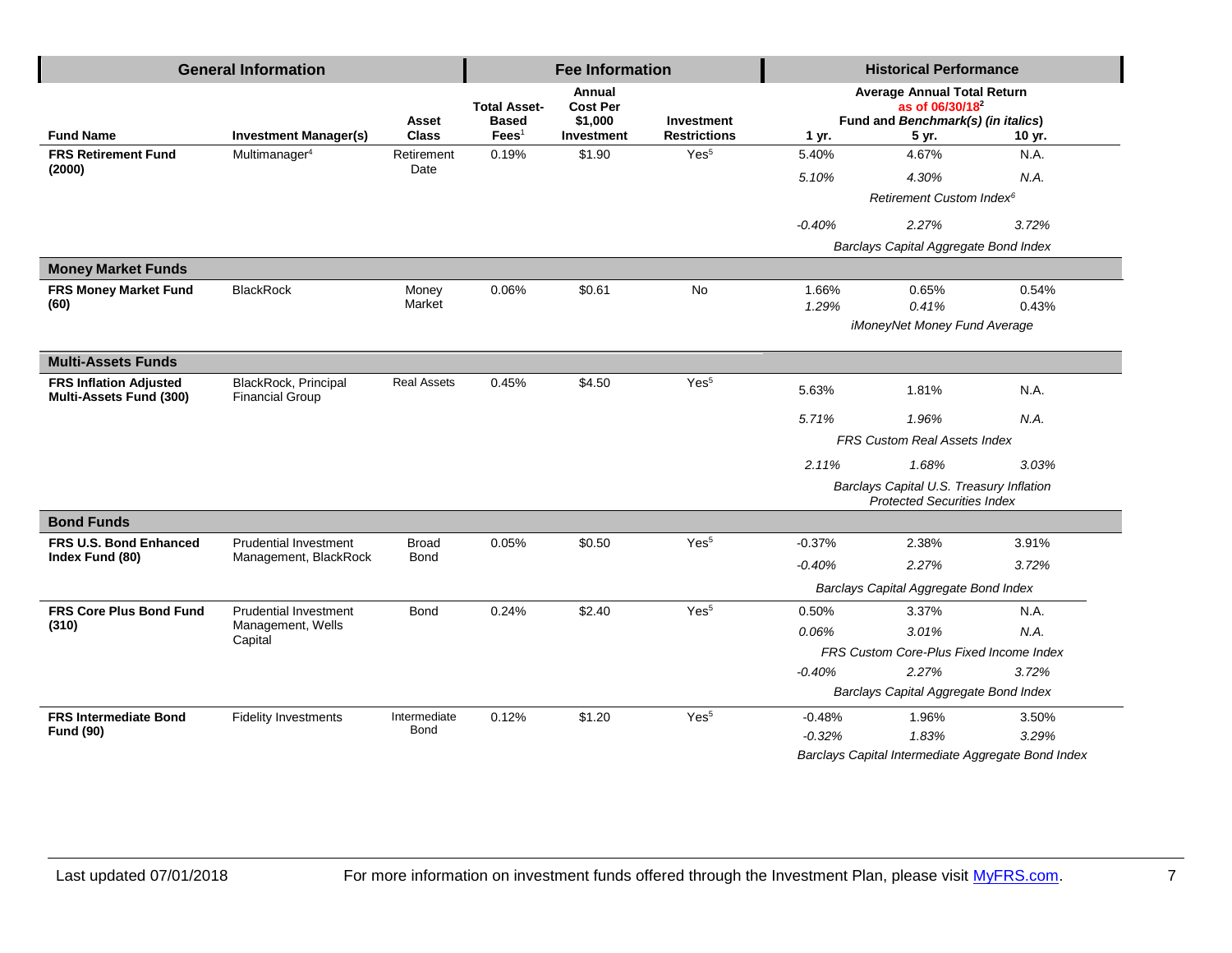| <b>General Information</b>      |                                   |                        | <b>Fee Information</b>              |                                      |                     | <b>Historical Performance</b> |                                                                                                         |        |
|---------------------------------|-----------------------------------|------------------------|-------------------------------------|--------------------------------------|---------------------|-------------------------------|---------------------------------------------------------------------------------------------------------|--------|
|                                 |                                   | Asset                  | <b>Total Asset-</b><br><b>Based</b> | Annual<br><b>Cost Per</b><br>\$1,000 | Investment          |                               | <b>Average Annual Total Return</b><br>as of 06/30/18 <sup>2</sup><br>Fund and Benchmark(s) (in italics) |        |
| <b>Fund Name</b>                | <b>Investment Manager(s)</b>      | <b>Class</b>           | $\text{Fees}^1$                     | Investment                           | <b>Restrictions</b> | 1 yr.                         | 5 yr.                                                                                                   | 10 yr. |
| <b>U.S. Stock Funds</b>         |                                   |                        |                                     |                                      |                     |                               |                                                                                                         |        |
| <b>FRS U.S. Stock Market</b>    | <b>BlackRock</b>                  | All Cap                | 0.02%                               | \$0.20                               | Yes <sup>5</sup>    | 14.81%                        | 13.39%                                                                                                  | 10.33% |
| Index Fund (120)                |                                   | <b>Broad</b>           |                                     |                                      |                     | 14.78%                        | 13.29%                                                                                                  | 10.23% |
|                                 |                                   |                        |                                     |                                      |                     |                               | Russell 3000 Index                                                                                      |        |
| <b>FRS Large Cap Stock Fund</b> | QMA, Jennison, Fidelity,          | Large U.S.             | 0.28%                               | \$2.80                               | Yes <sup>5</sup>    | 18.15%                        | 14.52%                                                                                                  | N.A.   |
| (320)                           | BlackRock, AJO, London<br>Company | Equity                 |                                     |                                      |                     | 14.54%                        | 13.37%                                                                                                  | N.A.   |
|                                 |                                   |                        |                                     |                                      |                     |                               | Russell 1000 Index                                                                                      |        |
| <b>FRS Small/Mid Cap Stock</b>  | QMA, American Beacon,             | Small-Mid              | 0.58%                               | \$5.80                               | Yes <sup>5</sup>    | 16.81%                        | 13.61%                                                                                                  | N.A.   |
| <b>Fund (330)</b>               | T. Rowe Price, Stephens           | U.S. Equity            |                                     |                                      |                     | 16.24%                        | 11.28%                                                                                                  | N.A.   |
|                                 |                                   |                        |                                     |                                      |                     |                               | Russell 2500 Index                                                                                      |        |
| <b>Foreign Stock Funds</b>      |                                   |                        |                                     |                                      |                     |                               |                                                                                                         |        |
| <b>FRS Foreign Stock Index</b>  | <b>BlackRock</b>                  | Foreign/               | 0.03%                               | \$0.30                               | Yes. <sup>5</sup>   | 8.09%                         | 6.97%                                                                                                   | 3.19%  |
| <b>Fund (200)</b>               |                                   | Global<br><b>Stock</b> |                                     |                                      |                     | 7.75%                         | 6.66%                                                                                                   | 2.84%  |
|                                 |                                   |                        |                                     |                                      |                     |                               | MSCI ACWI excluding US IMI Index                                                                        |        |
| <b>FRS Foreign Stock Fund</b>   | Capital Research and              | Foreign/               | $0.49\%$ <sup>6</sup>               | \$4.90                               | Yes. <sup>5</sup>   | 9.35%                         | 8.34%                                                                                                   | 4.86%  |
| (220)                           | <b>Management Company</b>         | Global<br><b>Stock</b> |                                     |                                      |                     | 7.28%                         | 6.31%                                                                                                   | 2.69%  |
|                                 |                                   |                        |                                     |                                      |                     |                               | MSCI ACWI excluding US Index                                                                            |        |
| <b>FRS Global Stock Fund</b>    | Capital Research and              | Foreign/<br>Global     | $0.49\%$ <sup>6</sup>               | \$4.90                               | Yes. <sup>5</sup>   | 15.52%                        | 12.21%                                                                                                  | 8.67%  |
| (210)                           | <b>Management Company</b>         | <b>Stock</b>           |                                     |                                      |                     | 10.73%                        | 9.41%                                                                                                   | 5.81%  |
|                                 |                                   |                        |                                     |                                      |                     |                               | <b>MSCI ACWI</b>                                                                                        |        |

<sup>1</sup>Total asset-based fees reflect the total fees paid from the fund's assets for investment management plus any other operating costs of the investment fund (such as, for mutual funds, custody and administrative services incurred in operating the fund). Rounded to nearest 1/100%.

<sup>2</sup>In general, a 1-year, 5-year, and 10-year performance is shown. If a full 10-year history is not available, a return since inception is provided instead. Any returns that are since inception are highlighted and the benchmark is adjusted to reflect the same timeframe. For the Investment Funds, the 5-year history, if available, is considered to be the since inception history. Historical performance for multiple managers and retirement date funds has been adjusted for fees and/or designs that would have been in place if the respective investment options were available.

<sup>3</sup>The FRS 2060 Retirement Date Fund was added to the fund lineup effective July 3, 2017. Longer term performance shown reflects historical returns of the FRS 2055 Retirement Fund (2055), which has a comparable strategy and is for informational purposes only.

<sup>4</sup>The Retirement Date Funds (RDF) are managed by multiple investment managers. The following managers manage some of the assets in the RDF's: American Beacon, BlackRock, Fidelity, Principal Financial Group, Prudential, QMA, and Wells Capital.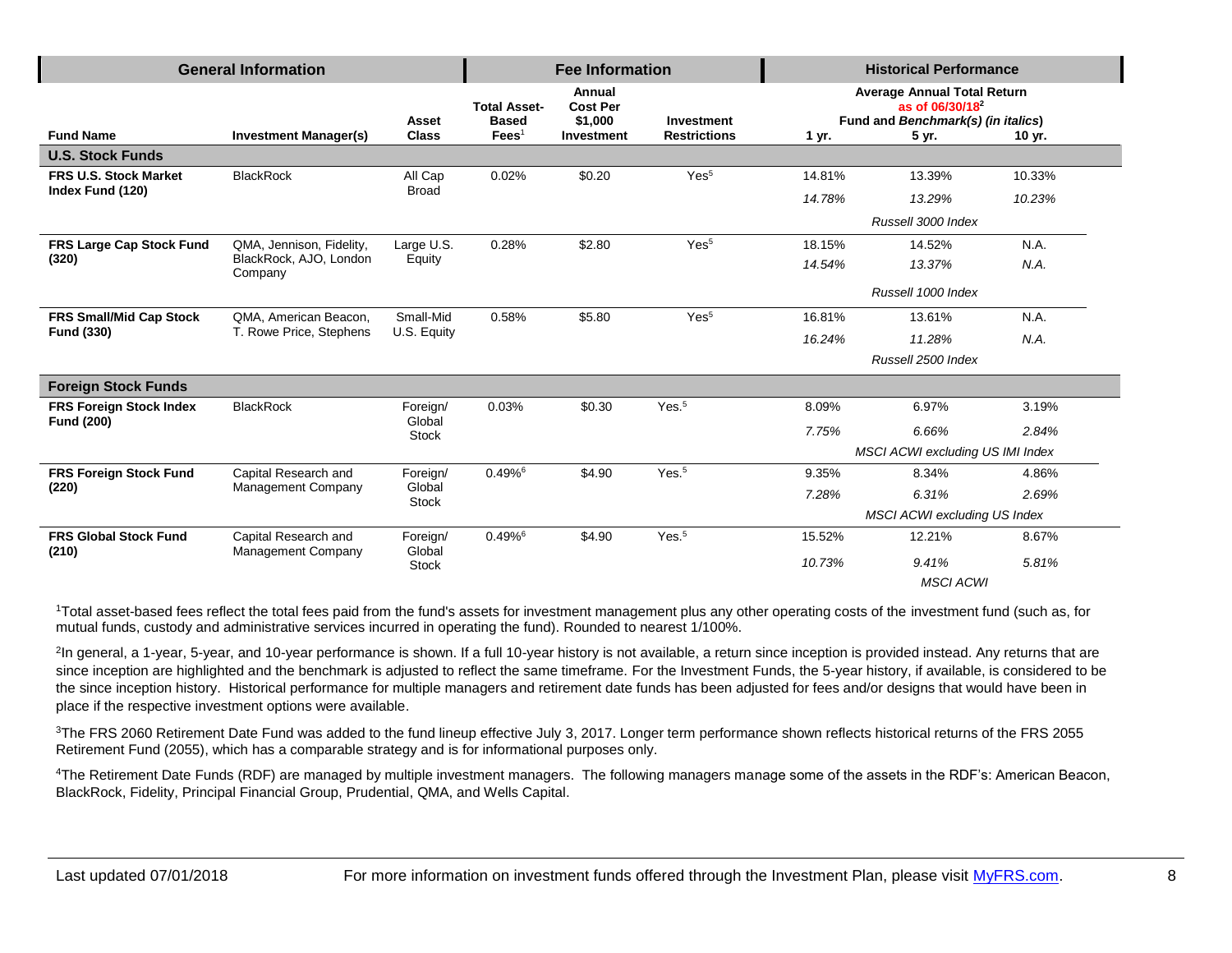<sup>5</sup>This fund is subject to the **FRS Investment Plan Excessive Fund Trading Guidelines**, which may limit your ability to make investment changes involving this fund. The Guidelines are available on the ["Investment Funds"](http://www.myfrs.com/InvestmentFundTabs.htm) page of MyFRS.com.

<sup>6</sup>Retirement Date Funds (RDF) are comprised of a mix of equity, fixed income, and real asset investments. In addition to a broad-based securities market index, a "custom" benchmark is provided for each of the RDF's. The "custom" benchmark for each RDF blends the returns of equity, fixed income, and real asset securities indices proportionately to reflect the actual equity, fixed income, and real assets holdings of the RDF. For example, where an RDF's equity-to-bond-to-real-assets ratio is 50:40:10, the returns of an appropriate equity index, an appropriate bond index, and an appropriate real assets index would be blended in the same ratio.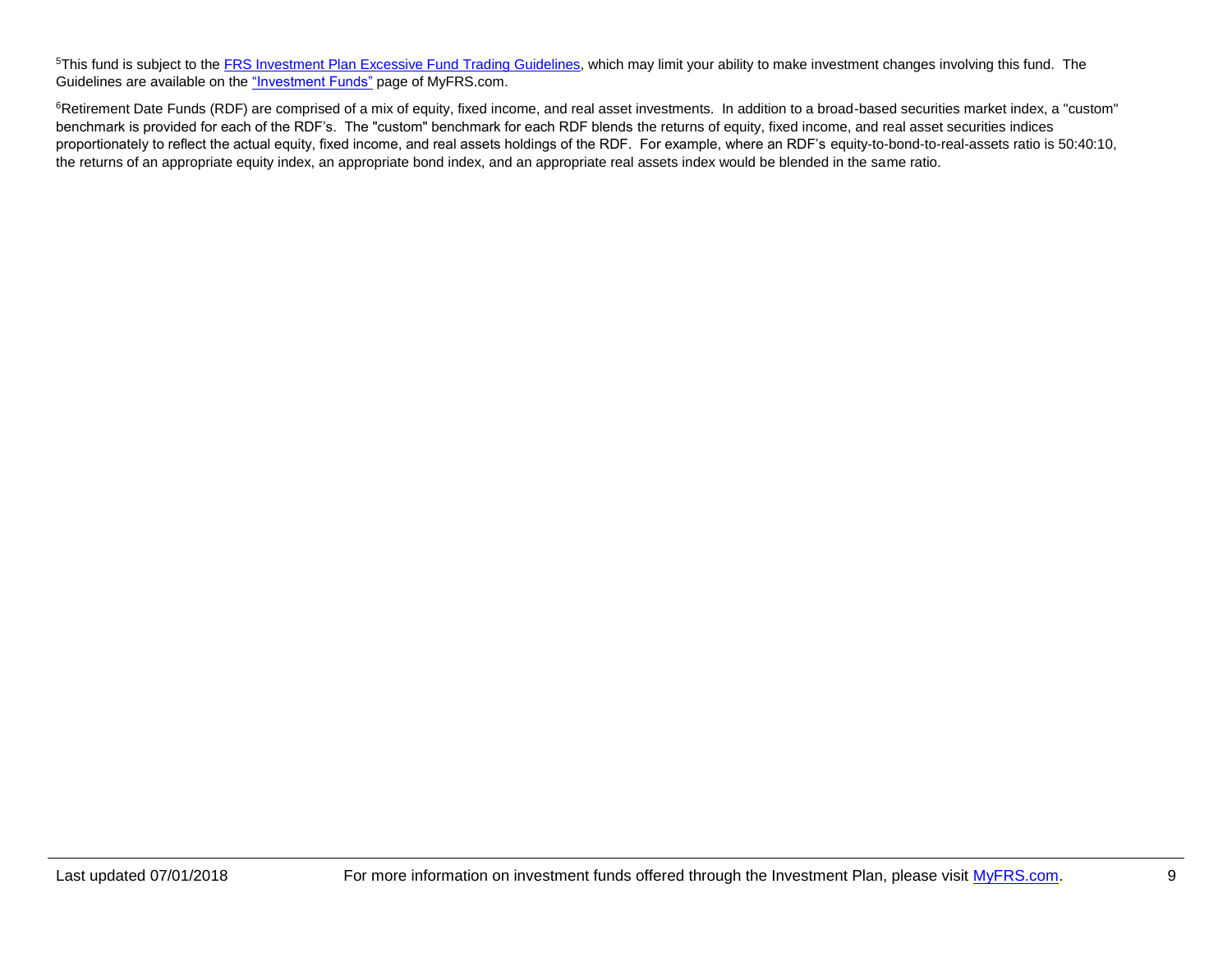# 4. Terms You Should Know

Here are some key terms and concepts that you should know to understand the information described in this notice.

**Administrative Fees:** Cost for activities like recordkeeping data on members' accounts, communication materials, Internet services, and assisting members with transactions. Administration fees for active employees are paid by your FRS employer. Inactive members (not actively working for 3 calendar months) are charged \$6 per quarter to cover costs associated with operational expenses like trustee and recordkeeping fees.

**Asset-based Fees:** Fees that are charged as a percent of holdings in an investment (e.g., 0.10 or 1/10 of 1% of assets). For FRS investment options, these fees primarily cover investment management services and may also pay for certain fund operating expenses (such as, for mutual funds fund-level custody and administration). (See sidebar for an example of how asset-based fees work.)

**Asset Class:** A specific category of assets or investments (such as stocks, bonds, or cash) as well as certain types of stocks (such as international stocks, large-cap stocks, etc.). Assets within the same class generally exhibit similar characteristics.

**Benchmark:** A benchmark is typically a market index that tracks general market performance of similar types of investments. For instance, the S&P 500 index is commonly used as a benchmark for large-cap stocks.

**Investment Management Fees:** Fees paid to the investment manager for selecting and managing the investments in an investment option.

**Investment Risk:** This is the chance that a fund can lose value. While all investments have some investment risk, the level of risk can vary greatly across types of investments.

#### **How Asset-Based Fees Work**

Let's assume your current account balance is \$30,000, and you've invested in three funds as shown below. Here's an estimate of what you might pay annually in total expenses.

|                   |                | <b>Asset-Based Fees</b>  |                                |  |
|-------------------|----------------|--------------------------|--------------------------------|--|
| <b>Investment</b> | <b>Balance</b> | As % of<br><b>Assets</b> | <b>Dollar</b><br><b>Amount</b> |  |
| <b>Bond</b>       | \$10,000       | 0.46%                    | \$46.00                        |  |
| U.S. Stock        | \$17,000       | 0.19%                    | \$32.30                        |  |
| Foreign Stock     | \$3,000        | 0.55%                    | \$16.50                        |  |
| Total             | \$30,000       |                          | \$94.80                        |  |

Because asset-based fees are accumulated daily, your actual cost will vary as your account value changes. You won't see these investment fees directly because they are "paid" as a percentage of the funds' assets deducted before the funds' daily NAV is reported.

To see more definitions related to investments, review the [glossary](https://www.myfrs.com/Glossary.htm) on MyFRS.com (select FAQs > Glossary).